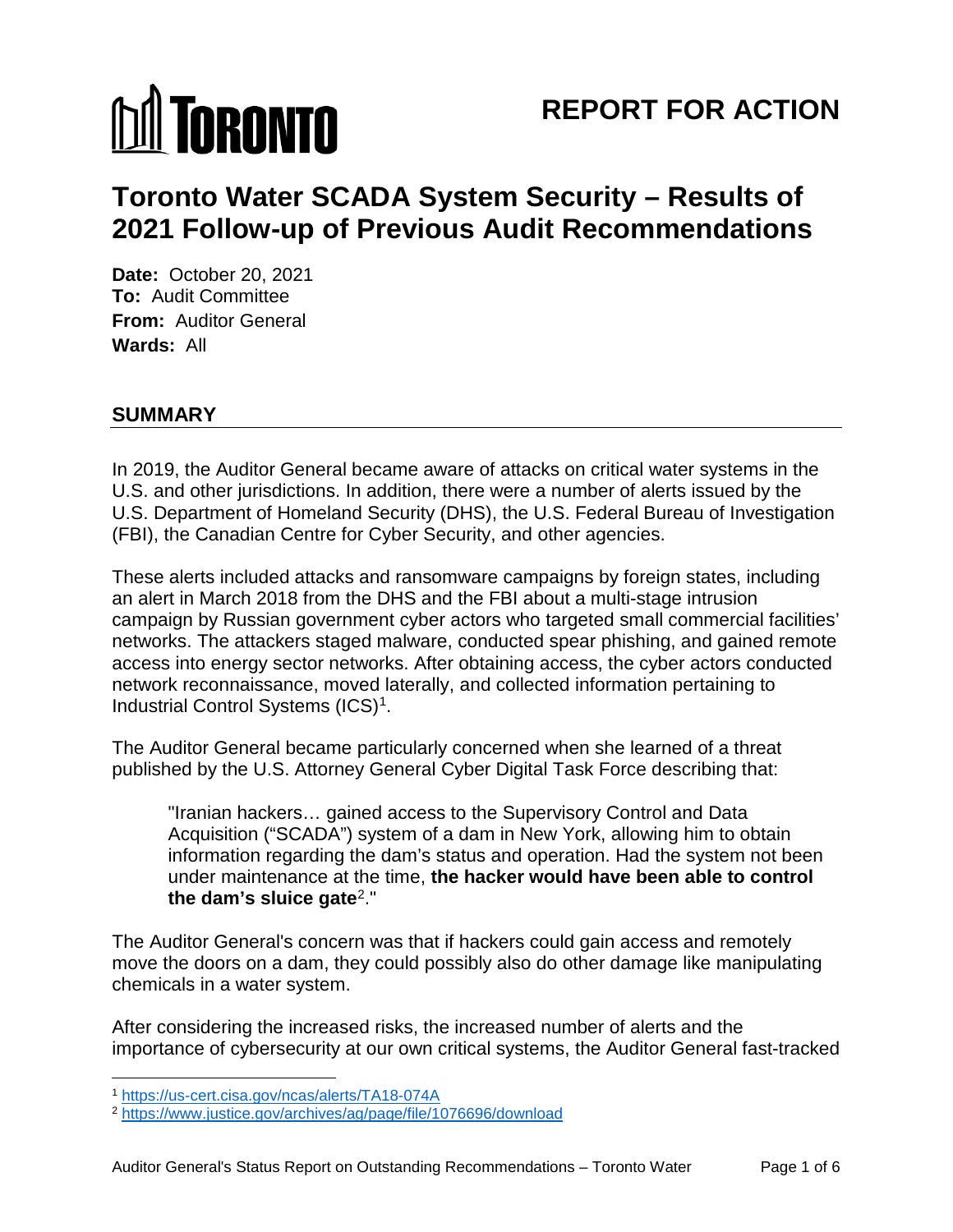an audit of the Toronto Water SCADA network in November 2019. The Auditor General had just completed a cybersecurity assessment of the City's overall IT infrastructure.

The audit of Toronto Water's SCADA system was the Office's first audit of the City's critical infrastructure Operational Technology (OT) systems. The objectives of the audit were to assess the adequacy of controls in place to address potential threats to the SCADA network, systems and applications. The results were tabled at the February 10, 2020 Audit Committee through a confidential report.

Following the initial audit, there were increased attacks on water facilities and other critical infrastructure systems. Those attacks are becoming more sophisticated and focused.

#### **Recent Cybersecurity Incidents on Water Facilities/SCADA Systems:**

#### 1. Compromise of U.S. Water Treatment Facility

An alert from the U.S. Cybersecurity and Infrastructure Security Agency warned water system operators that there was a remote attack where the attacker tried to change the chemicals in the water supply. According to the Agency:

"On February 5, 2021, unidentified cyber actors obtained unauthorized access to the supervisory control and data acquisition (SCADA) system at a U.S. drinking water treatment facility.

The unidentified actors used the SCADA system's software to increase the amount of sodium hydroxide, also known as lye, a caustic chemical, as part of the water treatment process.

Water treatment plant personnel immediately noticed the change in dosing amounts and corrected the issue before the SCADA system's software detected the manipulation and alarmed due to the unauthorized change… The cyber actors likely accessed the system by exploiting cybersecurity weaknesses, including poor password security, and an outdated operating system. Early information indicates it is possible that a desktop sharing software, such as TeamViewer, may have been used to gain unauthorized access to the system, although this cannot be confirmed...."<sup>[3](#page-1-0)</sup>

#### 2. Ransomware Attack on SCADA Systems at three Water Facilities in U.S.

The October 14, 2021, alert from the above-referenced U.S. government agencies describes recent ransomware attacks that impacted industrial control systems (ICS) at water facilities<sup>[4](#page-1-1)</sup>:

<span id="page-1-0"></span><sup>&</sup>lt;sup>3</sup> [Compromise of U.S. Water Treatment Facility | CISA](https://us-cert.cisa.gov/ncas/alerts/aa21-042a)

<span id="page-1-1"></span><sup>4</sup> [Ongoing Cyber Threats to U.S. Water and Wastewater Systems | CISA](https://us-cert.cisa.gov/ncas/alerts/aa21-287a)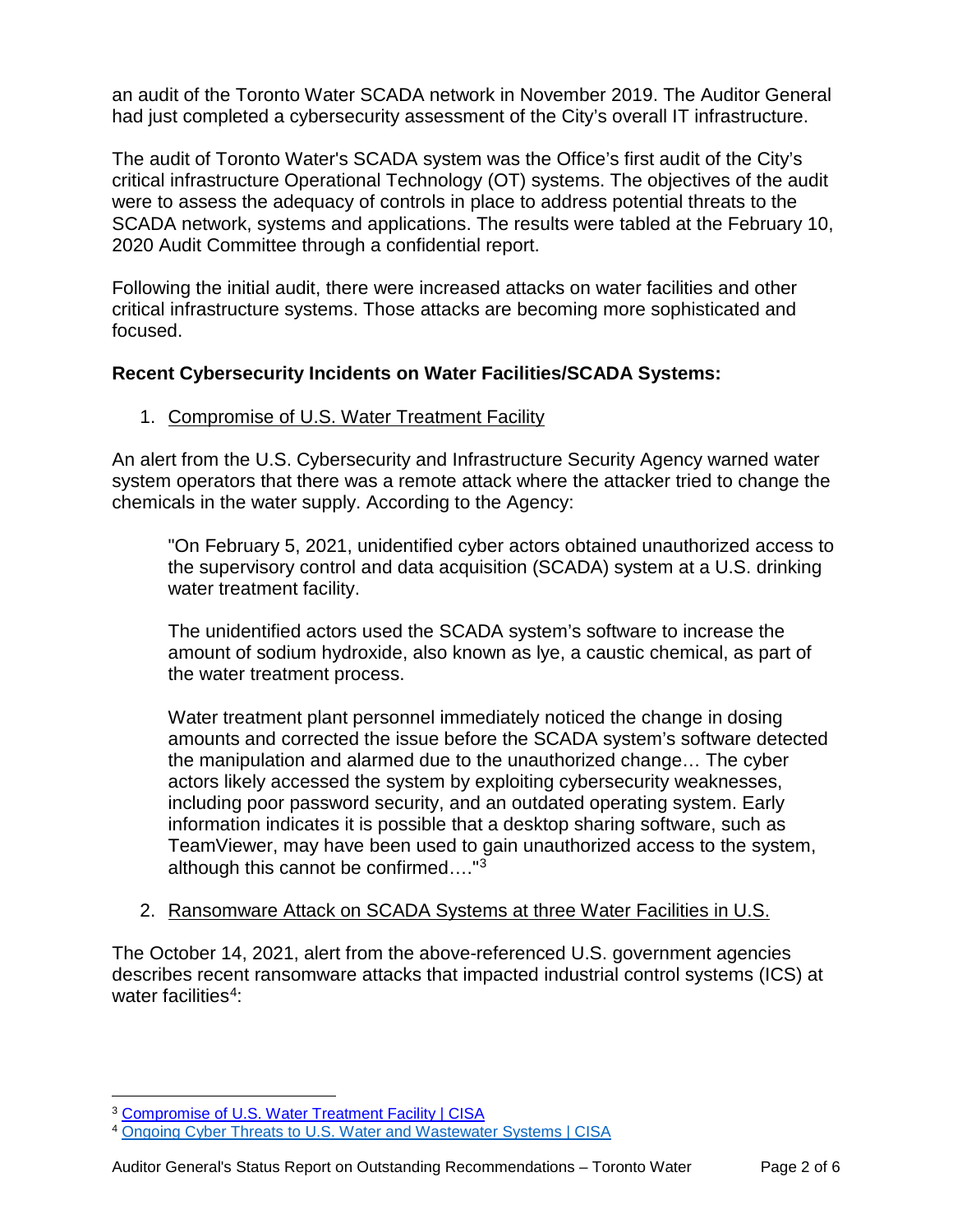- In the first incident, cybercriminals used unknown ransomware to target a water facility in Nevada in March 2021. The malware affected SCADA and backup systems.
- In the second incident, hackers deployed the ZuCaNo ransomware, which made its way onto a wastewater SCADA computer in Maine in July 2021. The treatment system was run manually until the SCADA computer was restored using local control and more frequent operator rounds.
- In the third incident, threat actors deployed a piece of ransomware named Ghost on the systems of a water plant in California in August 2021. The ransomware was discovered roughly a month after the initial breach, after the organization noticed three SCADA servers displaying a ransomware message. [5](#page-2-0)

# **Following up on Toronto Water's progress**

The Auditor General regularly reviews the implementation status of recommendations and reports the results to City Council through the Audit Committee. This follow-up review assessed Toronto Water's progress towards addressing issues and recommendations raised in the February 2020 report $6$  so that the SCADA network, systems and applications remain protected.

To verify the implementation of audit recommendations, we undertook significant work to re-test the physical security at selected water facilities, network security and user access management of the SCADA network, systems and applications to identify any remaining gaps.

# **Testing Results – Progress made by Toronto Water**

The initial audit was timely, and based on our testing, we found that Toronto Water has implemented many recommendations and made substantial progress in many areas. The following are some key areas where the Auditor General found significant progress:

- Physical security at water facilities and IT equipment
- Implementation of technical fixes related to cybersecurity
- Discontinuation of outdated systems and devices
- Staff training and awareness

The results of the testing will be provided to City Council through the Audit Committee in a separate confidential report.

Of note, we noticed a culture shift at Toronto Water in the level of awareness and importance of staying vigilant for cybersecurity risks. Going forward, however, cybersecurity risks will continue to evolve and change. Toronto Water needs to finish implementing the recommendations and directly monitor for and address any new security risks.

<span id="page-2-0"></span> <sup>5</sup> [Ransomware Hit SCADA Systems at 3 Water Facilities in U.S. | SecurityWeek.Com](https://www.securityweek.com/ransomware-hit-scada-systems-3-water-facilities-us)

<span id="page-2-1"></span><sup>6</sup> <https://www.toronto.ca/legdocs/mmis/2020/au/bgrd/backgroundfile-145342.pdf>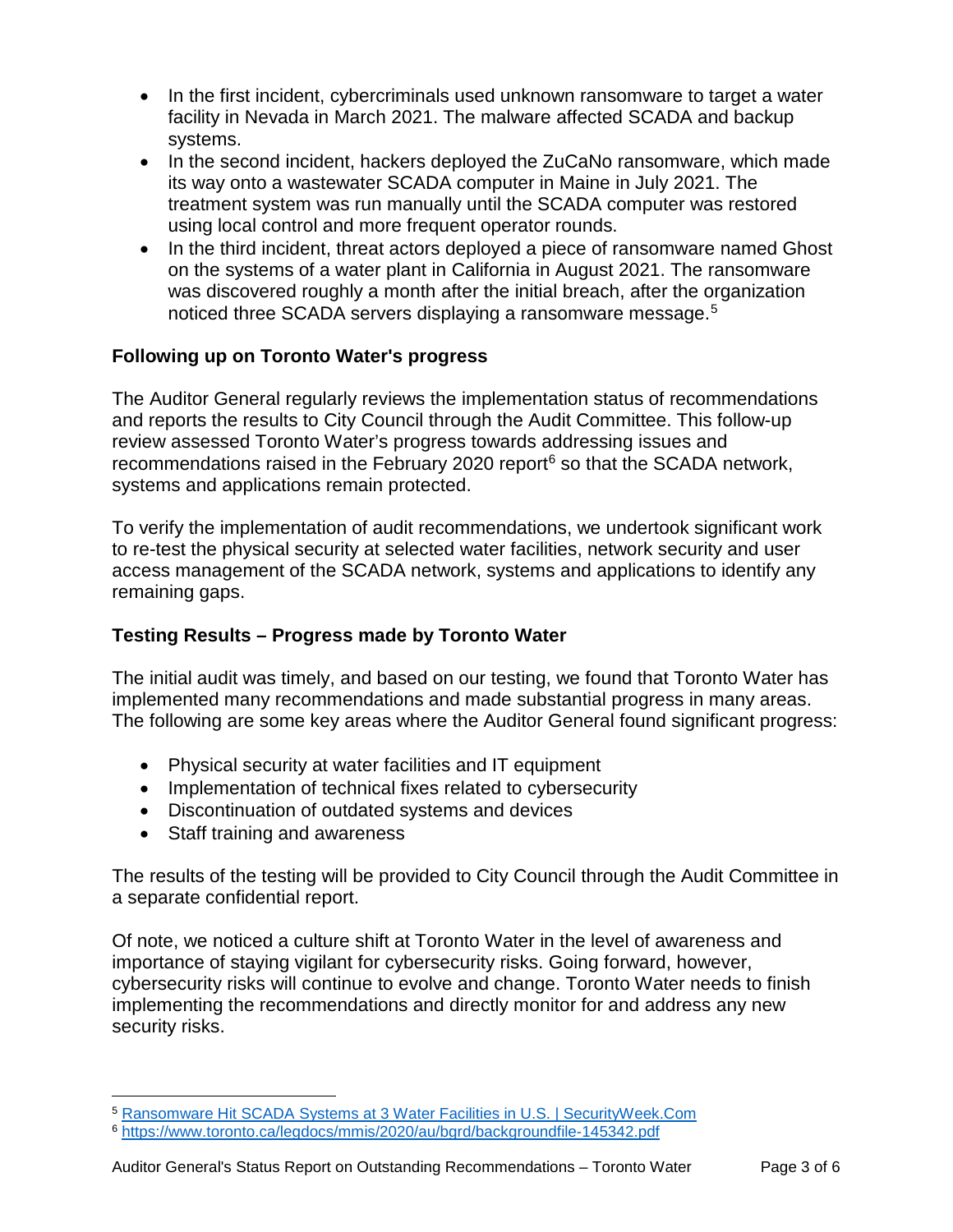# **RECOMMENDATIONS**

The Auditor General recommends that:

1. City Council receive this report for information.

# **FINANCIAL IMPACT**

Implementing the cybersecurity audit recommendations will strengthen cybersecurity controls at the City. The extent of costs and resources needed to implement the recommendations is not determinable at this time. The investment needed to improve controls to manage and respond to cyber threats offsets the potentially significant costs that could result from security breaches, which could include data recovery/cleanup, financial loss, reputational damage, fines or litigation.

#### **DECISION HISTORY**

The follow-up of outstanding recommendations is required by Government Auditing Standards. The process is important as it helps to ensure that management has taken appropriate actions to implement the recommendations from previous audit reports.

This follow-up review is part of the Auditor General's Annual Work Plan. The Auditor General's Work Plan can be found at:

<https://www.toronto.ca/legdocs/mmis/2020/au/bgrd/backgroundfile-158178.pdf>

# **COMMENTS**

As discussed in the above sections, cyber attackers are focusing more and more on critical infrastructure and systems to try to gain unlawful access to confidential data or to disrupt operations for malicious purposes.

Water IT infrastructure and SCADA systems are targeted because they use operational technology, where outdated systems and devices are still in use. These outdated systems and devices are easy to hack.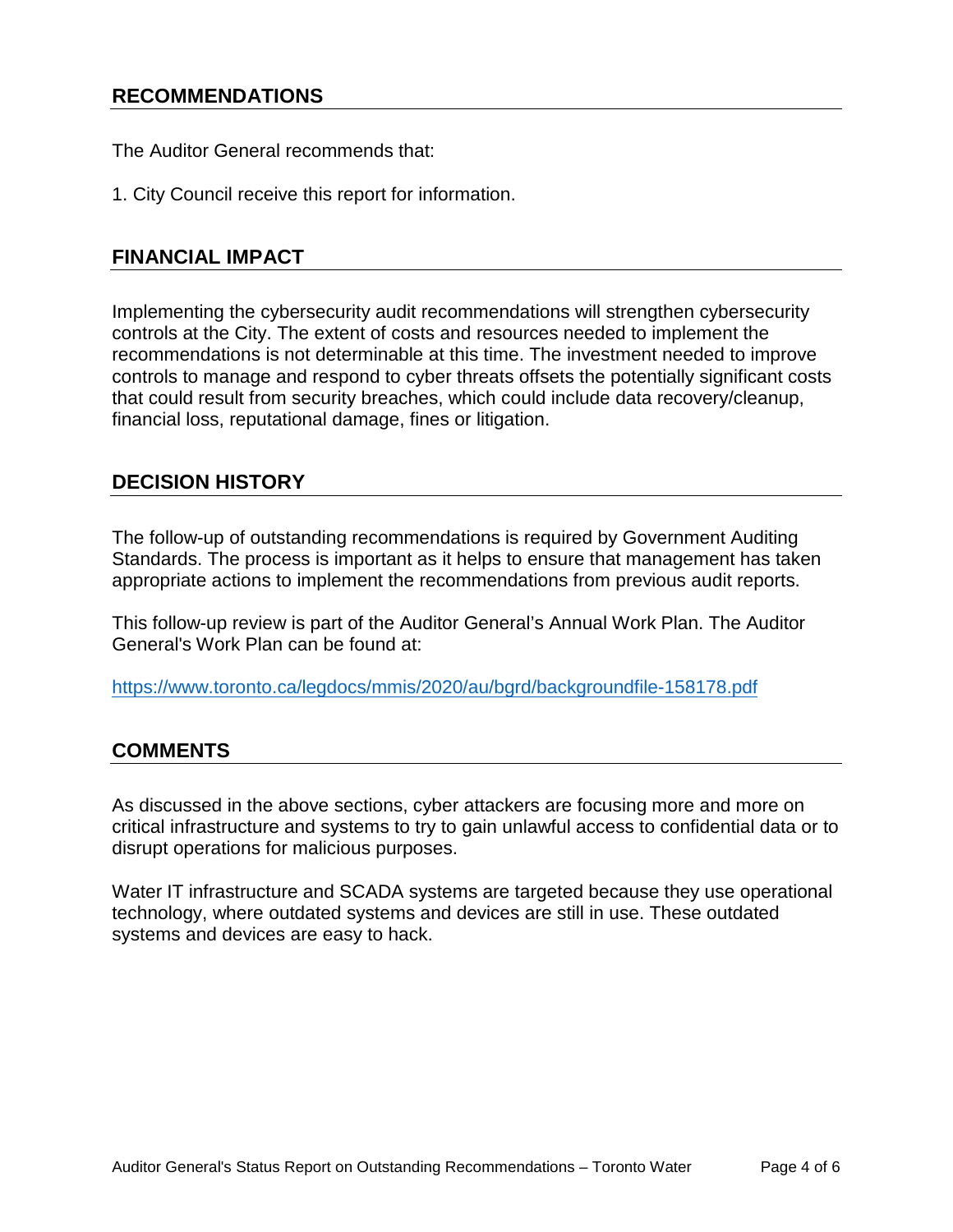#### **Critical Infrastructure and SCADA Systems**

**Critical Infrastructure definition,** according to Public Safety Canada:

"*Critical infrastructure refers to processes, systems, facilities, technologies, networks, assets and services essential to the health, safety, security or economic well-being of Canadians and the effective functioning of government. …Disruptions of critical infrastructure could result in catastrophic loss of life, adverse economic effects and significant harm to public confidence*[7](#page-4-0)*."*

**SCADA Systems:** Supervisory Control and Data Acquisition (SCADA) systems are used in a variety of critical applications and industries including energy, utilities, transportation and water. This is a computer system used to monitor and analyze realtime data, and control both local and geographically dispersed industrial processes.

The Canadian Cyber Security Centre describes how ICS and SCADA systems are vulnerable if the appropriate cybersecurity protections are not in place:

*"As part of the drive for modernization and efficiency, critical infrastructure providers are continuing to automate their processes and connect IT and OT devices to the Internet. While connecting OT, such as ICS and SCADA devices, to the Internet provides several advantages — for example, remote management — it can also expose critical infrastructure to cyber threat activity* [8](#page-4-1)*".*

#### **Toronto Water's SCADA System**

The Toronto Water Division is responsible for treating, transmitting and storing drinkable water for all industrial, commercial and household water users in the City of Toronto and parts of York Region. It also treats wastewater from the City of Toronto and parts of Peel Region.

The SCADA system controls highly critical infrastructure equipment and processes that impact Toronto residents, businesses, industries and the environment.

#### **Cybersecurity threats will continue to increase**

While Toronto Water is doing a much better job, cyberattacks will likely continue to increase in frequency and sophistication. Toronto Water needs to continue to expedite the implementation of recommendations and stay on top of any new risks and risk advisories. While Toronto Water should continue to work in partnership with the Office of the Chief Information Security Officer (CISO) and the Technology Services Division, it needs to remain the driving force behind ensuring its systems are safe. Clear governance and accountability agreements would be helpful to ensure all players are aware of the responsibilities they must fulfil.

<span id="page-4-0"></span> <sup>7</sup> <https://www.publicsafety.gc.ca/cnt/ntnl-scrt/crtcl-nfrstrctr/index-en.aspx>

<span id="page-4-1"></span><sup>8</sup> <https://cyber.gc.ca/en/guidance/increasing-cyber-threat-exposure>